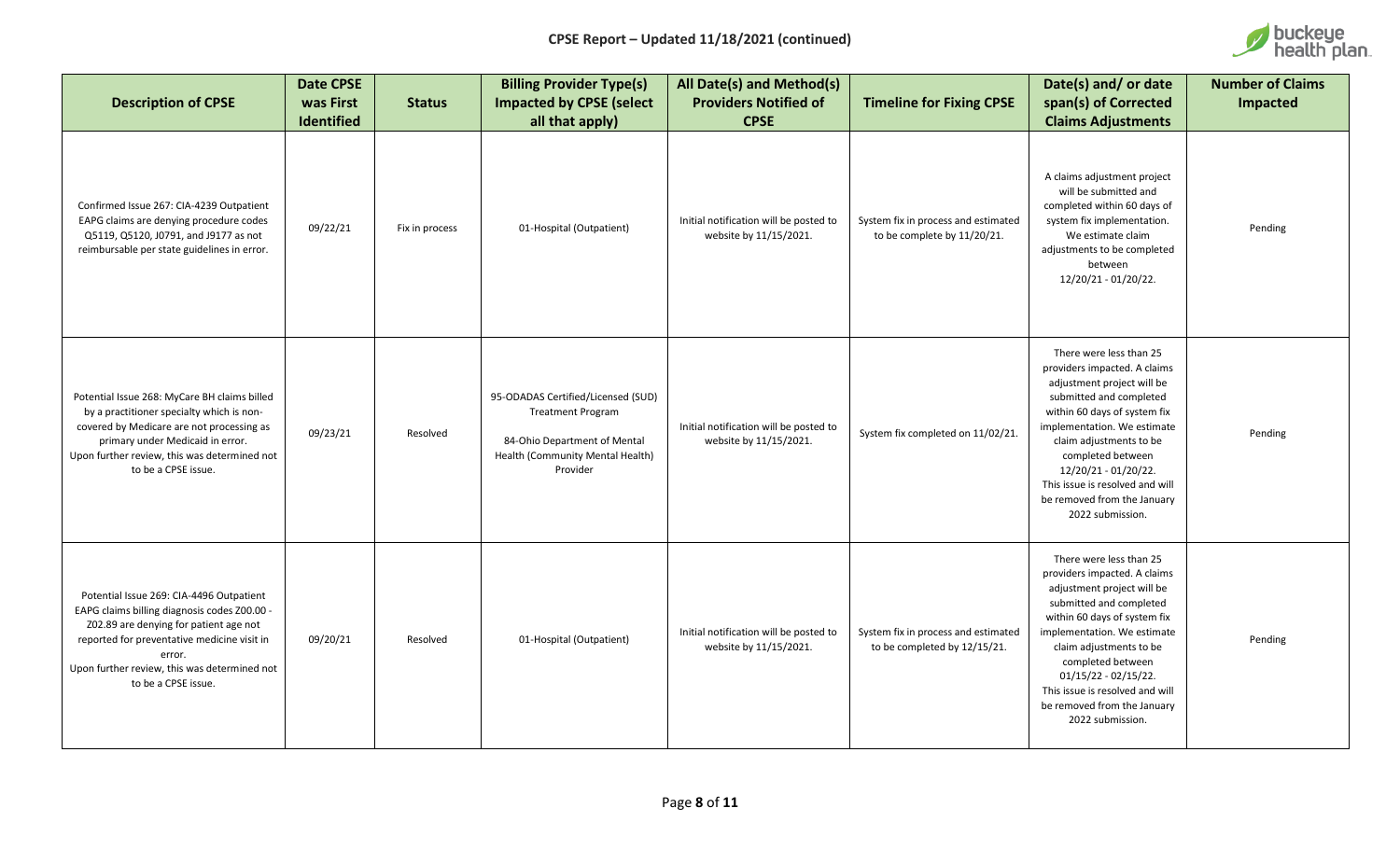

| <b>Description of CPSE</b>                                                                                                                                                                                                       | <b>Date CPSE</b><br>was First<br><b>Identified</b> | <b>Status</b>                                      | <b>Billing Provider Type(s)</b><br><b>Impacted by CPSE (select</b><br>all that apply)                                                          | All Date(s) and Method(s)<br><b>Providers Notified of</b><br><b>CPSE</b> | <b>Timeline for Fixing CPSE</b>                                                          | Date(s) and/ or date<br>span(s) of Corrected<br><b>Claims Adjustments</b>                                                                                                                                                                                                                                                                     | <b>Number of Claims</b><br>Impacted |
|----------------------------------------------------------------------------------------------------------------------------------------------------------------------------------------------------------------------------------|----------------------------------------------------|----------------------------------------------------|------------------------------------------------------------------------------------------------------------------------------------------------|--------------------------------------------------------------------------|------------------------------------------------------------------------------------------|-----------------------------------------------------------------------------------------------------------------------------------------------------------------------------------------------------------------------------------------------------------------------------------------------------------------------------------------------|-------------------------------------|
| Confirmed Issue 270: Behavioral Health<br>claims billing CPT H2019 for RN specialty, in<br>an office setting, are underpaying in error.                                                                                          | 10/05/21                                           | Resolved                                           | 95-ODADAS Certified/Licensed (SUD)<br><b>Treatment Program</b><br>84-Ohio Department of Mental<br>Health (Community Mental Health)<br>Provider | Initial notification will be posted to<br>website by 11/15/2021.         | Issue was identified as a manual<br>processing issue. Education<br>provided on 10/15/21. | Claim adjustments were<br>completed between<br>10/25/21 - 11/08/21.<br>This issue is resolved and will<br>be removed from the January<br>2022 submission.                                                                                                                                                                                     | 661                                 |
| Potential Issue 271: CIA-4557 Outpatient<br>Hospital Claims billing CPT 0097U are denying<br>for not being reimbursable per state<br>guidelines in error.<br>Upon further review, this was determined not<br>to be a CPSE issue. | 10/05/21                                           | Resolved                                           | 01-Hospital (Outpatient)                                                                                                                       | Initial notification will be posted to<br>website by 11/15/2021.         | System fix in process and estimated<br>to be complete by 11/20/21.                       | There were less than 25<br>providers impacted. A claims<br>adjustment project will be<br>submitted and completed<br>within 60 days of system fix<br>implementation. We estimate<br>claim adjustments to be<br>completed between<br>12/20/21 - 01/20/22.<br>This issue is resolved and will<br>be removed from the January<br>2022 submission. | Pending                             |
| Confirmed Issue 272: CIA-4587 Flu vaccine<br>CPT code 90694 is denying as non-covered in<br>error.                                                                                                                               | 10/13/21                                           | Fix is Complete &<br>Adjustments are in<br>Process | 72-Nurse Practitioner Individual<br>24-Physician Assistant<br>20-Physician/osteopath, individual<br>21-Professional Medical Group              | Initial notification will be posted to<br>website by 11/15/2021.         | System fix completed on 11/04/21.                                                        | Claim adjustments are in<br>process and estimated to be<br>completed between<br>12/15/21 - 01/15/22.                                                                                                                                                                                                                                          | 231                                 |
| Confirmed Issue 273: Behavioral Health<br>claims billing CPT J0571 - J0575 underpricing<br>in error.                                                                                                                             | 10/12/21                                           | Fix is Complete &<br>Adjustments are in<br>Process | 95-ODADAS Certified/Licensed (SUD)<br><b>Treatment Program</b><br>84-Ohio Department of Mental<br>Health (Community Mental Health)<br>Provider | Initial notification will be posted to<br>website by 11/15/2021.         | System fix completed on 10/26/21.                                                        | Claim adjustments are in<br>process and estimated to be<br>completed between<br>12/15/21 - 01/15/22.                                                                                                                                                                                                                                          | 3978                                |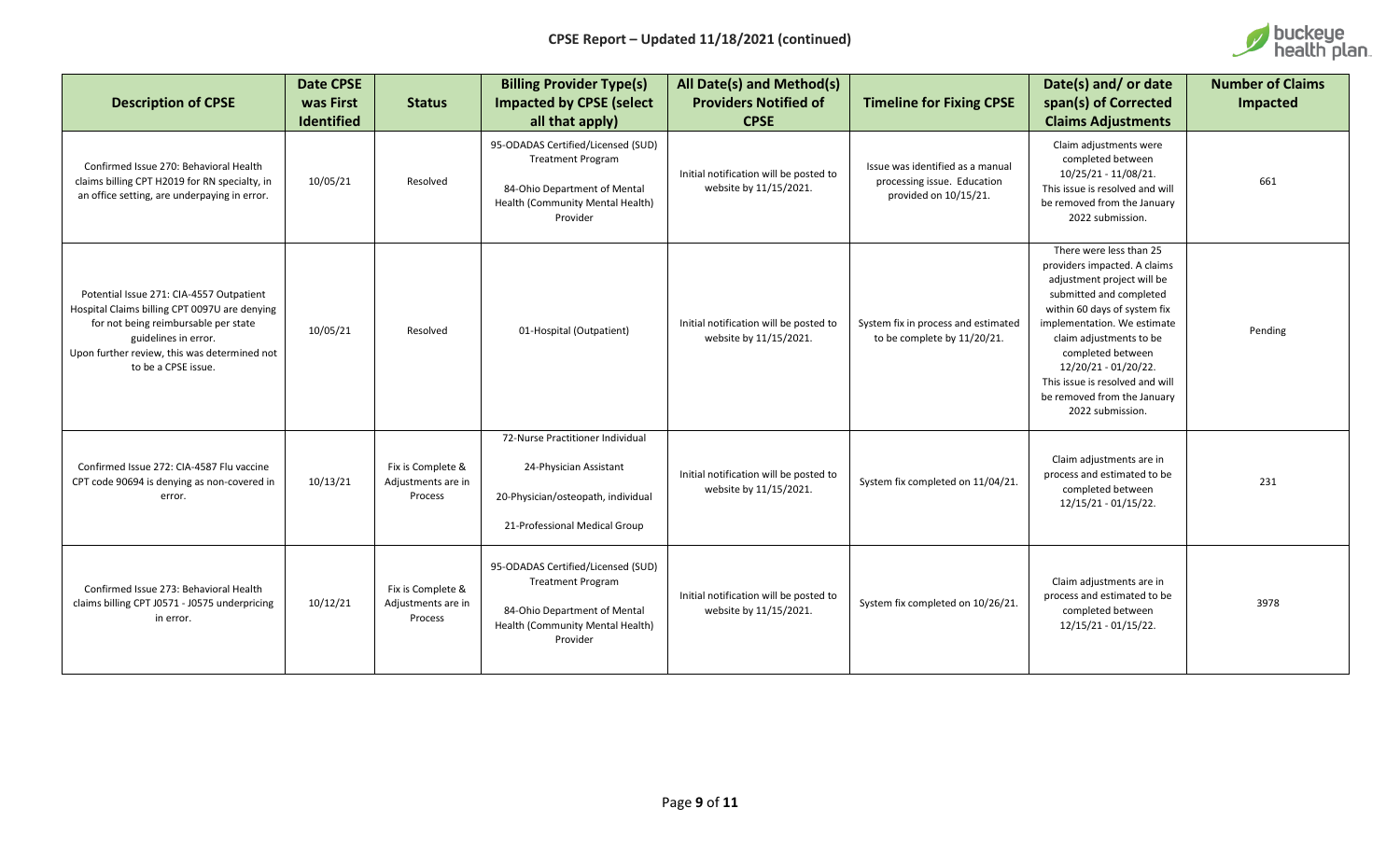

| <b>Description of CPSE</b>                                                                                                                                                               | <b>Date CPSE</b><br>was First<br>Identified | <b>Status</b>  | <b>Billing Provider Type(s)</b><br><b>Impacted by CPSE (select</b><br>all that apply)                                                                       | All Date(s) and Method(s)<br><b>Providers Notified of</b><br><b>CPSE</b> | <b>Timeline for Fixing CPSE</b>                                                                                                                       | Date(s) and/ or date<br>span(s) of Corrected<br><b>Claims Adjustments</b>                                                                                                                                                                                                      | <b>Number of Claims</b><br>Impacted |
|------------------------------------------------------------------------------------------------------------------------------------------------------------------------------------------|---------------------------------------------|----------------|-------------------------------------------------------------------------------------------------------------------------------------------------------------|--------------------------------------------------------------------------|-------------------------------------------------------------------------------------------------------------------------------------------------------|--------------------------------------------------------------------------------------------------------------------------------------------------------------------------------------------------------------------------------------------------------------------------------|-------------------------------------|
| Potential Issue 274: MyCare Providers are<br>billing NDCs electronically, but claims are<br>denying for missing or invalid NDC in error.                                                 | 10/15/21                                    | Fix in process | 24-Physician Assistant<br>72-Nurse Practitioner Individual<br>24-Physician Assistant<br>20-Physician/osteopath, individual<br>21-Professional Medical Group | Initial notification will be posted to<br>website by 11/15/2021.         | Additional time is needed to<br>complete EDI research and<br>determine if a system fix is needed.<br>We estimate this to be completed<br>by 12/15/21. | A claims adjustment project<br>will be submitted and<br>completed within 60 days of<br>system fix implementation, if<br>needed. We estimate claim<br>adjustments to be completed<br>between<br>$01/15/22 - 02/15/22$ .                                                         | Pending                             |
| Potential Issue 275: CIA-4605 Incorrect<br>patient liability is being applied to a portion<br>of members' claims.<br>Upon further review, this was determined not<br>to be a CPSE issue. | 10/25/21                                    | Resolved       | 86-Nursing Facility                                                                                                                                         | Initial notification will be posted to<br>website by 11/15/2021.         | System fix completed on 10/28/21.                                                                                                                     | There were less than 25<br>providers impacted. Claims are<br>currently being identified for<br>adjustment. We estimate<br>adjustments to be completed<br>between<br>12/15/21 - 01/15/22.<br>This issue is resolved and will<br>be removed from the January<br>2022 submission. | Pending                             |
| Confirmed Issue 276: CIA-4611 Inpatient<br>hospital claims with discharge date after<br>10/01/21 are rejected for invalid DRG code in<br>error.                                          | 10/27/21                                    | Resolved       | 01-Hospital (Inpatient)                                                                                                                                     | Initial notification will be posted to<br>website by 11/15/2021.         | System fix on 10/29/21.                                                                                                                               | Rejected claims were<br>redropped and processed<br>between<br>10/29/21 - 11/02/21.<br>Providers will not need to<br>resubmit claims. This issue is<br>resolved and will be removed<br>from the January 2022<br>submission.                                                     | 727                                 |
| Potential Issue 277: CIA-4583 Outpatient<br>LARC claims are being denied in error when<br>member is inpatient.                                                                           | 10/13/21                                    | Fix in process | 01-Hospital (Outpatient)                                                                                                                                    | Initial notification will be posted to<br>website by 11/15/2021.         | System fix in process and estimated<br>to be completed by 12/15/21.                                                                                   | A claims adjustment project<br>will be submitted and<br>completed within 60 days of<br>system fix implementation.<br>We estimate claim<br>adjustments to be completed<br>between<br>$01/15/22 - 02/15/22$ .                                                                    | Pending                             |